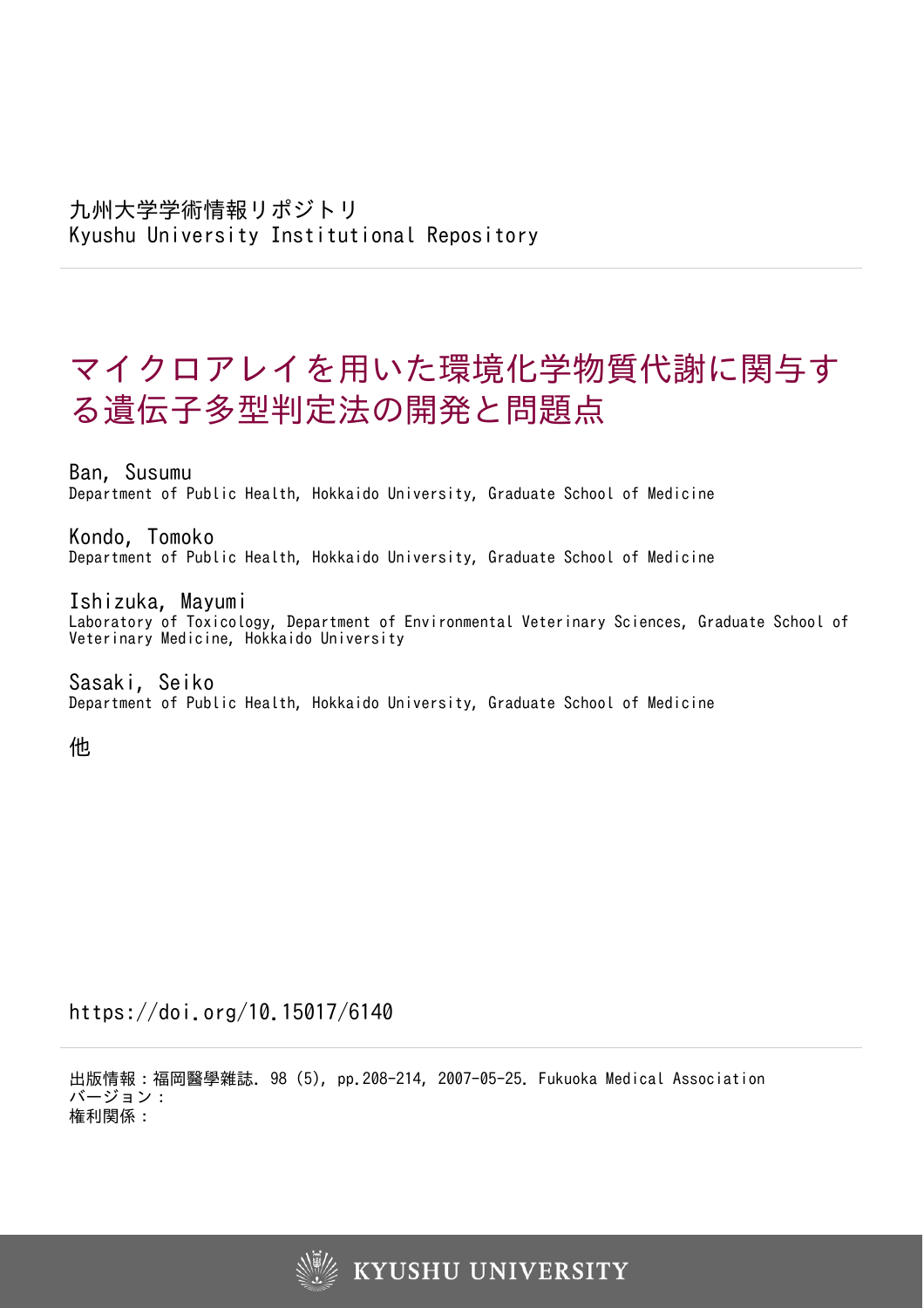# Using MicroarrayAnalysis to Evaluate Genetic Polymorphisms Involved in the Metabolism of Environmental Chemicals

Susumu BAN<sup>1)</sup>, Tomoko KONDO<sup>1)</sup>, Mayumi Ishizuka<sup>2)</sup>, Seiko SASAKI<sup>1)</sup>, Kanae KONISHI<sup>1</sup><sup>)</sup>, Noriaki WASHINO<sup>1)</sup>, Syoichi FuJITA<sup>2)</sup> and Reiko KISHI<sup>1)</sup>

<sup>1)</sup> Department of Public Health, Hokkaido University Graduate School of Medicine, <sup>2)</sup> Labratory of Toxicology, Department of Environmental Veterinary Sciences, Graduate School of Veterinary Medicine, Hokkaido University, Japan.

Abstract The field of molecular biology currently faces the need for a comprehensive method of evaluating individual differences derived from genetic variation in the form of single nucleotide polymorphisms (SNPs). SNPs in human genes are generally considered to be very useful in determining inherited genetic disorders, susceptibility to certain diseases, and cancer predisposition. Quick and accurate discrimination of SNPs is the key characteristic of technology used in DNA diagnostics. For this study, we first developed a DNA microarray and then evaluated its efficacy by determining the detection ability and validity of this method. Using DNA obtained from 380 pregnant Japanese women, we examined 13 polymorphisms of 9 genes, which are associated with the metabolism of environmental chemical compounds found in high frequency among Japanese populations. The ability to detect CYP1A1 I462V, CYP1B1 L432V, GSTP1 I105V and AhR R554K gene polymorphisms was above 98%, and agreement rates when compared with real time PCR analysis methods (kappa values) showed high validity:  $0$ . 98 (0.96),0.97 (0.93),0.90 (0.81), 0.90 (0.91), respectively. While this DNA microarray analysis should prove important as a method for initial screening, it is still necessary that we find better methods for improving the detection of other gene polymorphisms not part of this study.

#### Introduction

The field of molecular biology currently faces the need for a comprehensive method of evaluating individual differences derived from genetic variation in the form of single nucleotide polymorphisms (SNPs). SNPs in human genes are generally considered to be very useful in determining inherited genetic disorders, susceptibility to certain diseases, and cancer predisposition.

Quick and accurate discrimination of SNPs is the key characteristic of technology used in DNA diagnostics<sup>1)</sup>. While PCR-

have been the standard methods for the discrimination of  $SNPs<sup>2</sup>$ , it is impossible to simultaneously discriminate multiple SNPs using PCR-RFLP analysis, while real-time PCR analysis requires access to an expensive device. Since multiple genetic factors tend to play a part in increased susceptibility to diseases related to chemical compounds, it is important to develop a method that allows for the quick discrimination of multiple SNPs simultaneously and without the use of expensive machinery. DNA microarrays are powerful tools for genomic analysis and enable one to discriminate many SNPs simultaneously $4^{3-6}$ . However, DNA microarray methods used today remain expensive since a special device for

RFLP analysis and real-time PCR analysis

Address correspondence and requests for reprints to:

Dr.Susumu BAN Department of Public Health, Hokkaido University Graduate School of Medicine, Kita 15, Nishi 7, Kita-ku, Sapporo 060-8638, Japan. E-mail: sban@med.hokudai.ac.jp

Phone;  $+81-11-706-5068$  Fax:  $+81-11-706-7805$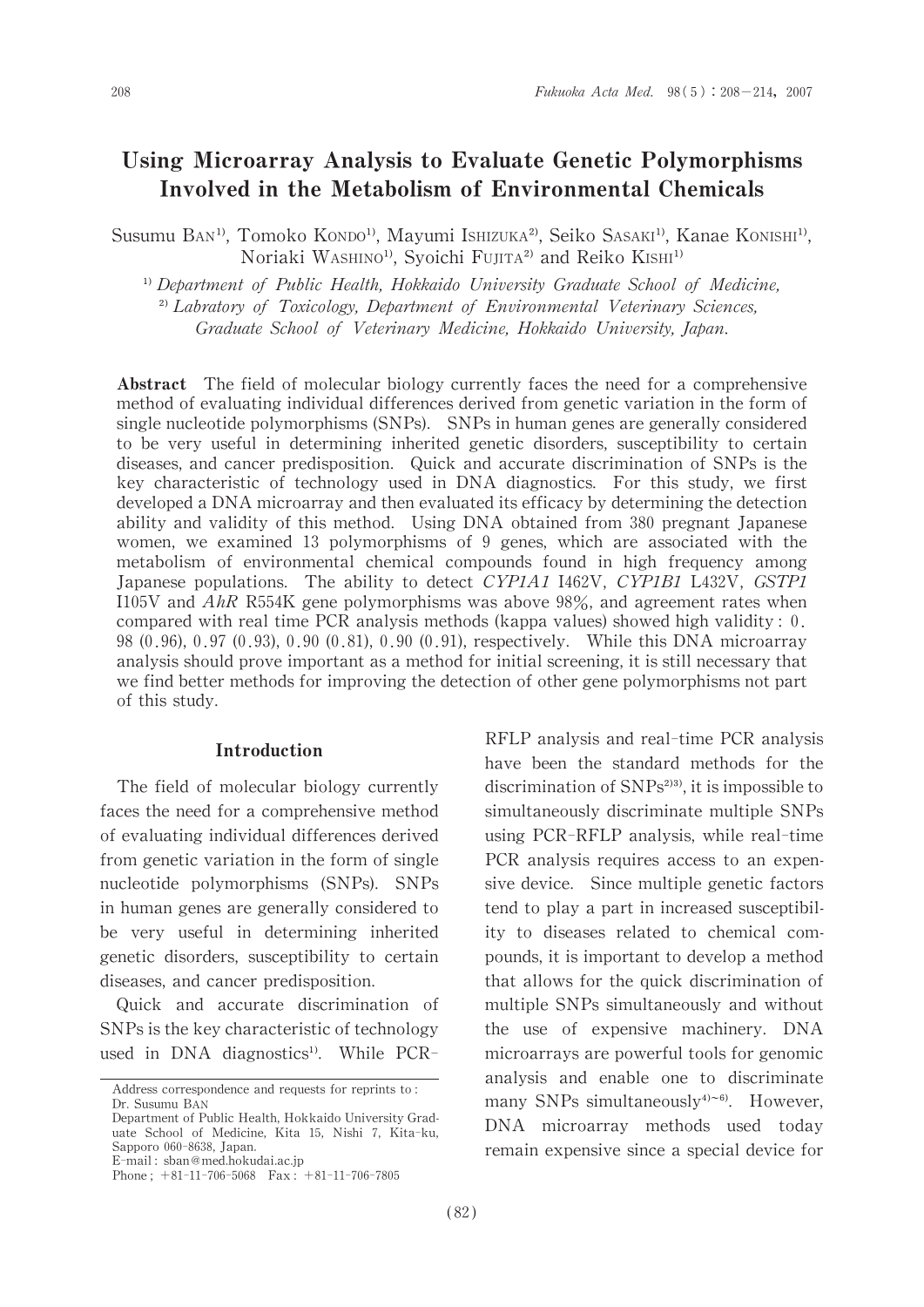measuring fluorescence signals is required. Therefore, we developed a new DNA microarray method for quick and accurate discrimination of SNPs at a lower cost.

We selected 13 polymorphisms of 9 genes (Cytochrome P450(CYP)1A1 I462V, CYP1A2-3860A>G, CYP1B1 A119S and L432V, CYP2A6 deletion and I471T, CYP2C19 636A>G and 681G>A, CYP2D6 P34S, GSTP1 I105V, NAT2 R197Q and G286E and  $AhR$  R554K), which are found in high frequency among Japanese populations. Environmental chemical compounds are considered to be the cause of harmful influences such as male congenital anomalies (cryptorchidism, hypospadias, etc.), endocrine disruption, and child motor development<sup> $7\sim 9$ </sup>. CYP enzymes, the GST family, and the Ah receptor (AhR) are all elements influencing individual susceptibility to environmental chemical compounds<sup>10111</sup>.

In this study, we examined the usefulness of this array by determining the accuracy and ability to detect genetic polymorphisms using DNA from 380 pregnant Japanese women.

### Material and Methods

#### Study population

A prospective cohort study was conducted between 2002 and 2004 in Sapporo, Japan (the Hokkaido Study on Environment and Children's Health). In this study, the subjects comprised 380 pregnant women who enrolled at 23-35 weeks of gestation and successfully delivered single, live births at the Sapporo Toho Hospital. The study was conducted with the informed consent of all subjects and was approved by the Institutional Ethical Board for Human Gene and Genome Studies at Hokkaido University's Graduate School of Medicine.

#### DNA sample

Peripheral blood samples were collected at the time of enrollment in the study. Genomic DNA was extracted from the peripheral blood sample by standard techniques<sup>12)</sup>.

#### DNA Microarray

We selected 26 alleles from 9 genes: [CYP1A1 I462V (X02612), CYP1A2- 3860A>G (dbSNP ID : rs2069514), CYP1B1 A119S and L432V (U56438), CYP2A6 deletion and I471T (U22027), CYP2C19 636A>G and  $681G > A (NT_030059)$ , *CYP2D6* P34S (M33189), GSTP1 I105V (M24485), NAT2 R197Q and G286E (X14672) and  $AhR$  R554K  $(dbsNP ID: rs2066853)$ ], all of which may be influenced by the metabolism of certain environmental chemicals (Table 1). In

| Tanic T<br>T 01ymol phisms of genes on the glass array |                         |                                    |                      |            |
|--------------------------------------------------------|-------------------------|------------------------------------|----------------------|------------|
| Gene                                                   | Accession No.           | Polymorphism                       | Mutation<br>Position | Base       |
| CYP1A1                                                 | X02612                  | (1) I462V                          | 6819                 | A/G        |
| CYP1A2                                                 | dbSNP ID: rs2069514     | $(2) - 3860A > G$                  | $-3860$              | G/A        |
| CYP1B1                                                 | U <sub>56438</sub>      | (3) A119S<br>4 L432V               | 4160<br>8131         | G/T<br>C/G |
| CYP2A6                                                 | U <sub>22027</sub>      | 5 Deletion<br>60 I471 T            | 6416                 | T/C        |
| CYP2C19                                                | NT_030059               | (7) 636A > G<br>⊗681G>A            | 180546<br>1806252    | G/A<br>G/A |
| CYP2D6                                                 | M33189                  | (9) P34S                           | 913                  | C/T        |
| GSTP <sub>1</sub>                                      | M24485                  | $\Omega$ I105V                     | 2627                 | A/G        |
| NAT <sub>2</sub>                                       | X14672                  | <b><i>IDR197Q</i></b><br>(12)G286E | 1311<br>1578         | G/A<br>G/A |
| AhR                                                    | $dbSNP$ ID: $rs2066853$ | (I3)R554K                          | 181                  | A/G        |

Table 1 Polymorphisms of genes on the glass array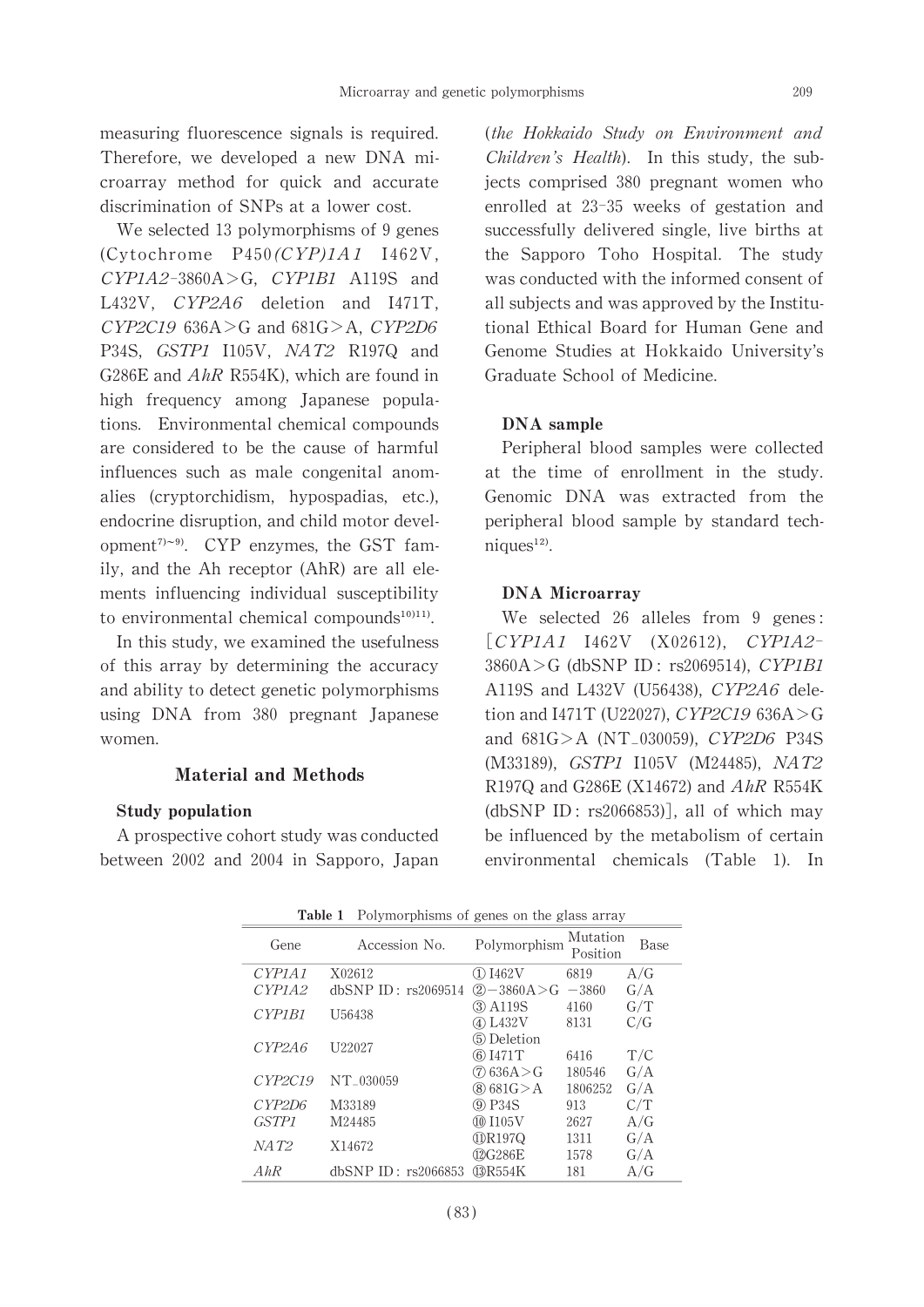cooperation with Nisshinbo, we developed a glass array, to which the oligonucleotides of 26 alleles of 9 genes were tethered.

Amplification of 13 fragments from the genomic region containing the mutation positions was performed in a multiplex PCR assay in a  $50-\mu L$  volume containing 100 ng of genomic DNA, 50 pmoleach of multiplex PCR primer and QIAGEN multiplex PCR master mix (QIAGEN). Reactions were carried out in the GeneAmp PCR System 9700 (Applied Biosystems) according to the following condition:  $95^{\circ}$ C for 15 minutes, 40 cycles of 95°C for 1 minute, 60°C for 30 seconds, 72°C for 30 seconds, and 72°C for 3 minutes. After the multiplex PCR assay, the PCR products were then treated at 95°C for 1 minute, on ice for 1 minute, followed by the addition of 10  $\mu$ L of hybridization buffer. A glass array was hybridized with the reaction solution for 2 hours at 37°C. After hybridization, the glass array was washed with the wash buffer for 5 minutes and put in the conjugate buffer at room temperature for 30 minutes. After washing, the glass array was treated with the coloring buffer at room temperature for 30 minutes. After the drying, the glass array was scanned and gene polymorphisms were discerned.

## Real-time PCR

CYP1A1 I462V, CYP1B1 L432V, GSTP1 I105V and  $AhR$  R554K polymorphisms were genotyped by allelic discrimination using fluorogenic probes and the  $5'$  nuclease (Taq- $Man^{\circledR}$  assay according to the manufacturer's protocol. SNP genotyping products were used as probes (Applied Biosystems, Foster City, USA). For the CYP1B1 L432V, GSTP1 I105V and AhR R554K polymorphisms, we purchased the TaqMan<sup>®</sup> SNP genotyping product  $c_$ 

3099976<sub>-30</sub> (dbSNP: rs1056836), c<sub>-3237198</sub>  $1-(dbSNP:rs947894)$  and  $c_11170747_10$ (dbSNP : rs2066853), respectively. We used Custom TaqMan<sup>®</sup> Genomic Assays for the CYP1A1 I462V (dbSNP:  $rs1048943$ ) and the primers were designed as follows: forward, 5'-ATGGGCAAGCGGAAGTGTA ; reverse, 3'-CA G G A T A G C CAG-GAAGAGAAAGAC. PCR was performed in 10  $\mu$ l, with approximately 40 ng of genomic DNA, 0.25  $\mu$ 1 40  $\times$  Assays-by-Design SNP Genotyping Assay Mix or 0.5  $\mu$ 1 20 × Assays-on-Demand SNP Genotyping Assay Mix (consisting of unlabeled PCR primers and TaqMan® MGB probe, FAM and VIC dye-labeled) and 5.0  $\mu$ l of 2  $\times$ TaqMan좲 Universal PCR Master Mixture. Cycling conditions were 2 minutes at 50°C, followed by 10 minutes at 95 °C and then 40 cycles of 92 °C for 15 seconds and 60°C for 1 minute. PCR products were measured at  $490/520$  nm excitation/emission (FAM) and 530/560 nm excitation/emission (VIC) at 60 °C for 1 minute and genotyped using allelic discrimination with the Applied Biosystems 7500 Real-Time PCR System (Applied Biosystems) according to the manufacturer' s instructions.

#### Results and discussion

The discrimination results of the CYP1A1 I462V, CYP1B1 L432V, GSTP1 I105V and AhR R554K for 380 pregnant women are summarized in Table 2. The rates of discrimination of CYP1A1 I462V, CYP1B1 L432V,  $GSTPI$  I105V and  $AhR$  R554K gene polymorphisms by the microarray were 100%, 100%, 98.4% and 99.7%, respectively, which demonstrates high detection rates for these gene polymorphisms. On the other hand, we could not determine other polymorphisms taking place in genes other than the four genes mentioned above.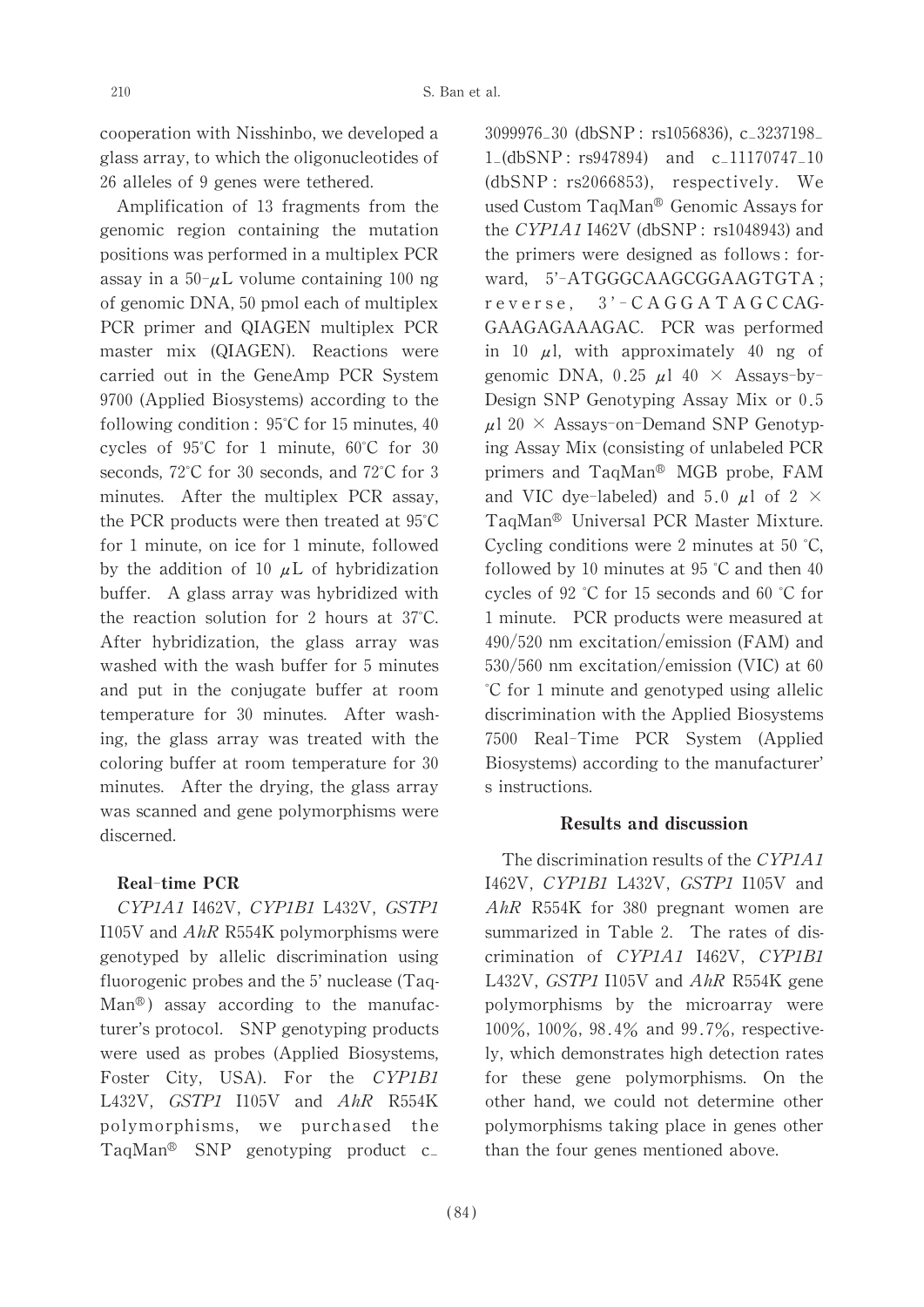undetermined  $6(1.6)$  undetermined  $1(0.3)$ 

Next, we compared the results of the four gene polymorphisms by microarray with the results of real time PCR analysis, which is considered to be a highly reliable method. We calculated the agreement rate and kappa values to estimate the validity of the microarray method and the real-time PCR method for CYP1A1 I462V, CYP1B1 L432V, GSTP1 I105V and AhR R554K polymorphisms. Agreement rates (kappa values) of four gene polymorphisms were 0.98 (0.96), 0.97 (0.93), 0.90 (0.81), 0.90 (0.91), respectively (Table 3).

The microarray system was then used to evaluate the susceptibility to specific diseases or to determine compounds influencing human genes $^{13}$ <sup>14)</sup>. In this study, we developed a glass array to evaluate the susceptibility to environmental chemical compounds commonly found in Japanese populations. For the CYP1A1 I462V, CYP1B1 L432V, GSTP1 I105V and AhR R554K gene polymorphisms, the microarray analysis showed high detection power (above 98%) and the discrimination results by this microarray analysis compared with the results by the real-time PCR method shows very good validity. The results indicate that our microarray method is useful for initial screenings meant to detect CYP1A1 I462V, CYP1B1 L432V, GSTP1

Genotype

I105V and AhR R554K gene polymorphisms.

As for gene polymorphisms other than the CYP1A1 I462V, CYP1B1 L432V, GSTP1 I105V and  $AhR$  R554K gene polymorphisms, signals were obtained, but at similar levels for both alleles. Therefore, we could not determine the likelihood of gene polymorphism. This may be due to hybridization conditions. However, the efficiency of hybridization and the thermal stability of hybrids between the target nucleic acid on the glass array and the probes is strongly sequence dependent. Other microarray approaches such as minisequencing $15116$ , solid-phase primer elongation $1718$ , or solidphase PCR $19)20$ , utilize the fidelity of DNA polymerase enzymes, but require a fluorescence scanning system. In general, DNA extension reaction by DNA polymerase uses an unlabeled target. Therefore an improved assay will be required to discriminate other gene polymorphisms quickly and at a low cost.

In conclusion, the microarray method used in this study has demonstrated good detection and high validity rates, and thus is appropriate for use in to initial screenings for some gene polymorphisms such as CYP1A1 I462V, CYP1B1 L432V, GSTP1 I105V and AhR R554K. The ability to

|              |                      | Decentration of CITILITY THEM, CITIDI BROWN, GOILI          |            |
|--------------|----------------------|-------------------------------------------------------------|------------|
|              |                      | $1105V$ and $AhR$ R554K polymorphisms in 380 pregnant women |            |
|              | by microarray method |                                                             |            |
| CYP1A1 I462V |                      | CYP1B1 L432V                                                |            |
| Genotype     | $n(\%)$              | Genotype                                                    | $n(\%)$    |
| Ile/Ile      | 233 (61.3)           | Leu/Leu                                                     | 286 (75.2) |
| Ile/Val      | 132 (34.7)           | Leu/Val                                                     | 86 (22.6)  |
| Val/Val      | 15(3.9)              | Val/Val                                                     | 8(2.1)     |
| undetermined | none                 | undetermined                                                | none       |

Table 2 Determination of CYP1A1 I462V, CYP1B1 L432V, GSTP1  $1105V$  and  $AhR$  R554K polymorphisms in 380 pregnant women

| CITIAL 1402V       |            |              | UIFIDI LHƏZV |  |  |
|--------------------|------------|--------------|--------------|--|--|
| Genotype           | $n(\%)$    | Genotype     | n(%)         |  |  |
| Ile/Ile            | 233 (61.3) | Leu/Leu      | 286 (75.2)   |  |  |
| Ile/Val            | 132 (34.7) | Leu/Val      | 86 (22.6)    |  |  |
| Val/Val            | 15(3.9)    | Val/Val      | 8(2.1)       |  |  |
| determined         | none       | undetermined | none         |  |  |
| <b>GSTP1 I105V</b> |            |              | $AhR$ R554K  |  |  |
| Genotype           | $n(\%)$    | Genotype     | n(%)         |  |  |
| Ile/Ile            | 274 (72.1) | Arg/Arg      | 148 (38.9)   |  |  |
| Ile/Val            | 96 (25.3)  | Arg/Lys      | 156 (41.1)   |  |  |
| Val/Val            | 4(1.1)     | Lvs/Lvs      | 75 (19.7)    |  |  |
|                    |            |              |              |  |  |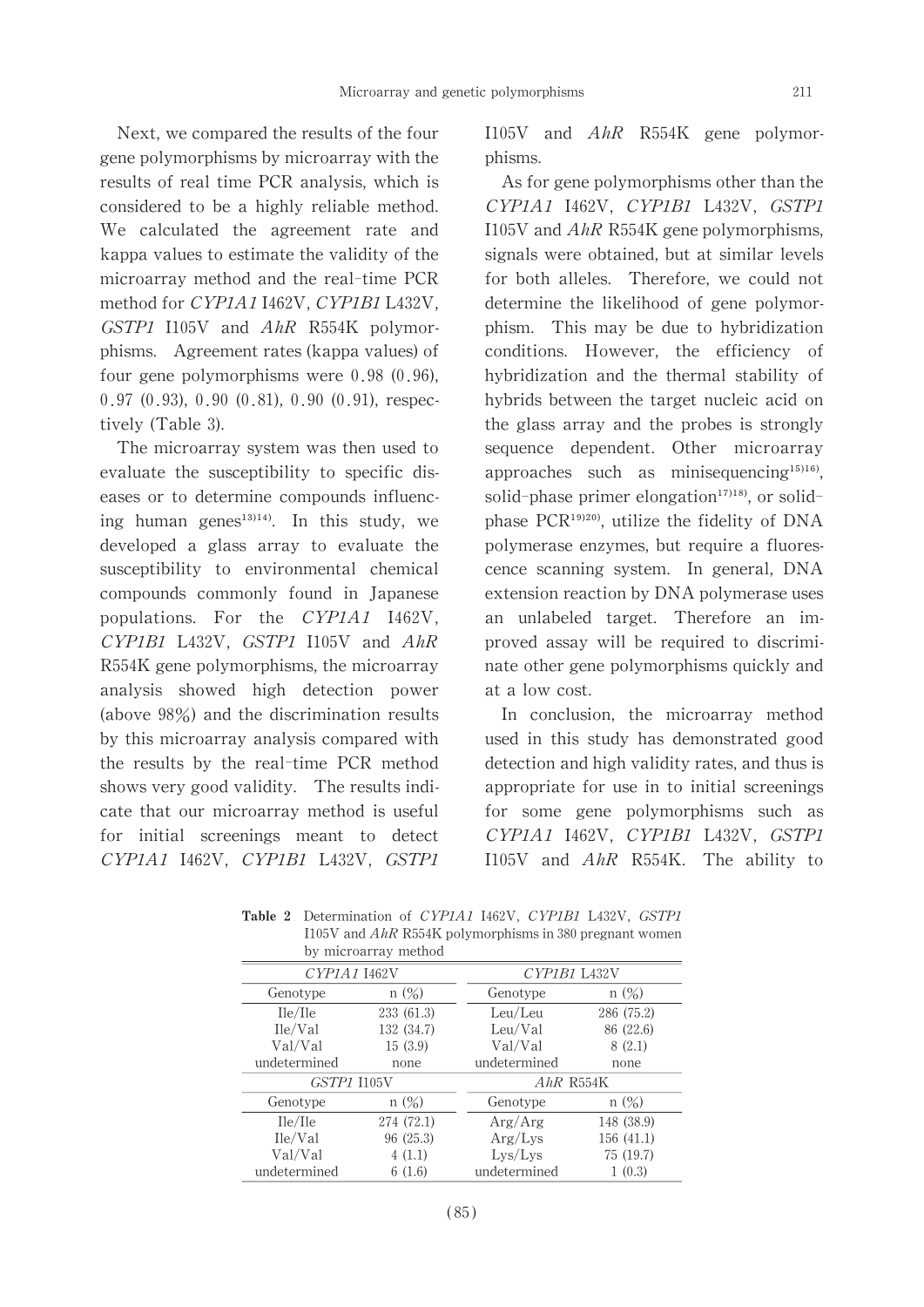Table 3 Validity of the microarray method for CYP1A1 I462V, CYP1B1 L432V, GSTP1 I105V and AhR R554K polymorphisms in 380 pregnant women

| CYP1A1 I462V    |                       |     |     |                  |     | CYP1B1 L432V        |  |   |
|-----------------|-----------------------|-----|-----|------------------|-----|---------------------|--|---|
|                 | Results of Microarray |     |     |                  |     | Rest                |  |   |
|                 |                       | I/I | I/V | V/V              |     |                     |  | T |
| Ъ<br>≏          | I/I                   | 230 | 3   |                  | 234 | $\approx$<br>ð<br>Ă |  | é |
| time<br>Results | I/V                   | 3   | 128 | $\left( \right)$ | 131 | Results<br>time     |  |   |
| eal             | V/V                   | 0   |     | 14               | 15  | $Real-$             |  |   |
| $\simeq$        |                       | 233 | 132 | 15               | 380 |                     |  |   |

|                    | Results of Microarray |          |                   |          |     |
|--------------------|-----------------------|----------|-------------------|----------|-----|
|                    |                       |          | $L/L$ $L/V$ $V/V$ |          |     |
| E                  | L/L                   | 282      | 8                 |          | 290 |
| Results of<br>time | L/V                   | 4        | 78                | $\theta$ | 82  |
| Real               | V/V                   | $\theta$ | $\theta$          | 8        |     |
|                    |                       | 286      | 86                |          | 380 |

GSTP1 I105V

 $AhR$  R554K

|                                         | Results of Microarray |          |     |          |     |  |
|-----------------------------------------|-----------------------|----------|-----|----------|-----|--|
|                                         |                       | I/I      | I/V | V/V      |     |  |
|                                         | I/I                   | 254      | 12  | 0        | 266 |  |
| Results of<br>aal-time PCR<br>Real-time | I/V                   | 20       | 83  | $\theta$ | 103 |  |
|                                         | V/V                   | $\theta$ |     | 4        | 5   |  |
|                                         |                       | 274      | 96  |          | 374 |  |

|                                           | Results of Microarray |     |     |          |     |  |
|-------------------------------------------|-----------------------|-----|-----|----------|-----|--|
| PCR<br>Results of<br>time<br>$\rm Real^-$ |                       | I/I | I/V | V/V      |     |  |
|                                           | I/I                   | 121 | 0   |          | 122 |  |
|                                           | I/V                   | 27  | 148 | $\theta$ | 175 |  |
|                                           | V/V                   |     | 8   | 74       | 82  |  |
|                                           |                       | 148 | 156 | 75       | 379 |  |

| Gene polymorphism | Agreement rate <sup>*1</sup> | Kappa value <sup>*2</sup> | P value      |
|-------------------|------------------------------|---------------------------|--------------|
| CYP1A1 1462V      | 0.98                         | 0.96                      | < 0.001      |
| CYP1B1 L432V      | 0.97                         | 0.93                      | $\leq 0.001$ |
| GSTP1 I105V       | 0.90                         | 0.81                      | ${}_{0.001}$ |
| $AhR$ R554K       | 0.90                         | 0.91                      | < 0.001      |
|                   | $- - -$                      |                           |              |

 $* 1:$  Agreement rate =  $X/Y$ 

 $(X:$  Number of samples which have same discrimination results for both microarray and real-time PCR tests, Y : Number of determinable samples by microarray analysis)

 $* 2:$  Kappa value = O-E/1-E

 $(0:$  Rate of the same results for both microarray and real-time PCR tests, E: Expected value of the same results for both microarray and real-time PCR tests)

discriminate multiple polymorphisms using this microarray analysis allows for convenient, quick, and low-cost estimation of susceptibility to harmful influences and disease stemming from environmental chemical compounds commonly found in Japanese populations.

#### Acknowledgements

This study was supported in part by a Grant-in-Aid for Health Scientific Research from the Japan Ministry of Health, Labor, and Welfare, and by a Grant-in-Aid for Scientific Research from the Japan Society for the Promotion of Science.

#### References

- 1) Graber JH, O'Donnel MJ, Smith CL and Cantor CR : Advances in DNA diagnostics. Curr. Opin. Biotechnol. 9: 14-18, 1998.
- 2) Haliassos A, Chomel JC, Tesson L, Baudis M, Kruh J, Kaplan JC and Kitzis A : Modification of enzymatically amplified DNA for the detection of point mutations. Nucleic Acids Res. 17: 3606, 1989.
- 3) Kostrikis LG, Tyagi S, Mhlanga MM, Ho DD and Kramer FR : Spectral genotyping of human alleles. Science 279 : 1228-1229, 1998.
- 4) Landegren U, Nilsson M and Kwok PY: Regarding bits of genetic information: Methods for single-nucleotide polymorphism analysis. Genome Res. 8: 769-776, 1998.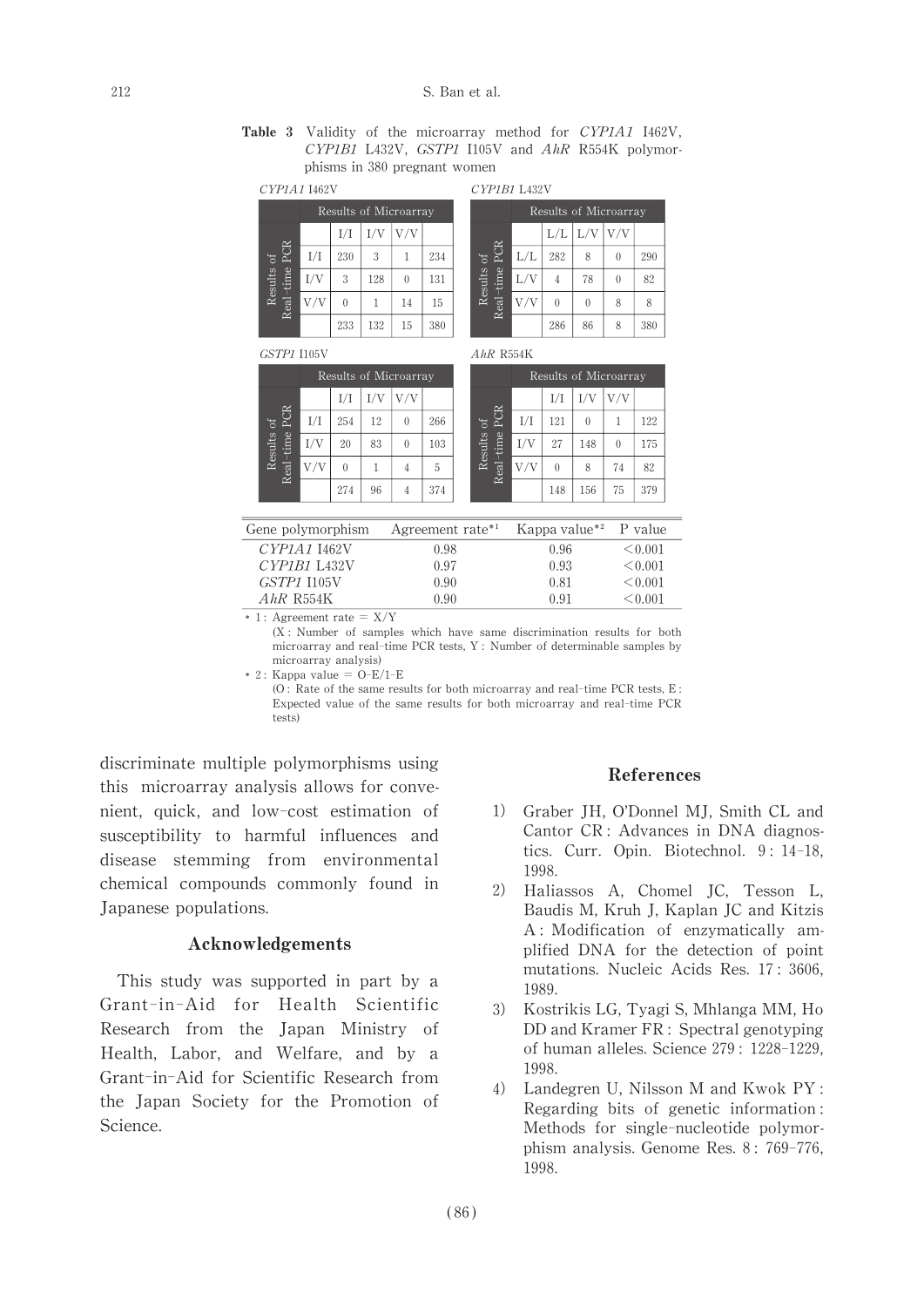- 5) Wang J: From DNA biosensors to gene chips. Nucleic Acids Res. 28: 3011-3016, 2000.
- 6) Tillib SV and Mirzabekov AD: Advances in the analysis of DNA sequence variations using oligonucleotide microchip technology. Curr. Opin. Biotechnol.12: 53-58,2001.
- 7) VidaeffAC and SeverLE : In utero exposure to environmental estrogens and male reproductive health: a systematic review of biological and epidemiologic evidence. Reprod.Toxicol.20: 5-20,2005.
- 8) Steinhardt GF : Endocrine disruption and hypospadias. Adv. Exp. Med. Biol. 545: 203-215,2004.
- 9) Nakajima S, Saijo Y, Kato S, Sasaki S, Uno A, Kanagami N, Hirakawa H, Hori T, Tobiishi K, Todaka T, Nakamura Y, Yanagiya S, Sengoku Y, Iida T, Sata F and Kishi  $R$ : Effects of prenatal exposure to polychlorinated biphenyls and dioxins on mental and motor development in Japanese children at 6 months of age. Environ.Health Perspect. 114: 773- 778,2006.
- 10) Thier R, Bruning T, Roos PH, Rihs HP, Golka K, Ko Y and Bolt HM : Markers of genetic susceptibility in human environmental hygiene and toxicology: the role of selected CYP, NAT and GST genes. Int.J.Hyg.Environ.Health 206: 149-171, 2003.
- 11) Hung RJ, Boffetta P, Brennan P, Malaveille C, Hautefeuille A, Donato F, Gelatti U, Spaliviero M, Placidi D, Carta A, Scotto di Carlo A and Porru S: GST, NAT, SULT1A1, CYP1B1 genetic polymorphisms, interactions with environmental exposures and bladder cancer risk in a high-risk population. Int. J. Cancer 110: 598-604, 2004.
- 12) Saijo Y, Sata F, Yamada H, Suzuki K, Sasaki S, Kondo T, Gong YY, Kato EH, Shimada S, Morikawa M, Minakami H and Kishi  $R: Ah$  receptor, CYP1A1, CYP1A2 and CYP1B1 gene polymorphisms are not involved in the risk of recurrent pregnancy loss. Mol. Hum. Re-

prod.10: 729-733,2004.

- 13) Welsh JB, Zarrinkar PP, Sapinoso LM, Kern SG, Behling CA, Monk BJ, Lockhart DJ, Burger RA and Hampton GM : Analysis of gene expression profiles in normal and neoplastic ovarian tissue samples identifies candidate molecular markers of epithelial ovarian cancer. Proc. Natl. Acad. Sci. USA 98: 1176-1181, 2001.
- 14) Francois E, Wang DY, Fulthorpe R, Liss SN and Edwards EA : DNA microarrays for detecting endocrine-disrupting compounds. Biotechnol. Adv. 22: 17-26, 2006.
- 15) Pastinen T, Kurg A, Metspalu A, Peltonen L and Syvanen AC: Minisequencing : A specific tool for DNA analysis and diagnostics on oligonucleotide arrays.Genome Res.7: 606-614,1997.
- 16) Dubiley S, Kirillov E and Mirzabekov A: Polymorphism analysis and gene detection by minisequencing on an array of gel-immobilized primers. Nucleic Acids Res.27: e19,1999.
- 17) Pastinen T, Raitio M, Lindroos K, Tainola P, Peltonen L and Syvanen AC : A system for specific, high-throughput genotyping by allelic-specific primer extension on microarrays. Genome Res. 10: 1031-1042,2000.
- 18) Erdogan F, Kirchner R, Mann W, Ropers HH and Nuber UA : Detection of mitochondrial single nucleotide polymorphisms using a primer elongation reaction on oligonucleotide microarrays. Nucleic Acids Res.29 : e36,2001.
- 19) Strizhkov BN, Drobyshev AL, Mikhailovich VM and Mirzabekov AD : PCR amplification on a microarray of gel-immobilized oligonucleotides: Detection of bacterial toxin-and drug-resistant genes and their mutations. Biotechniques 29 : 844-850,2000.
- 20) Tillib SV, Strizhkov BN and Mirzabekov AD: Integration of multipole PCR amplifications and DNA mutation analyses by using oligonucleotide microchip.Anal. Biochem.292: 155-160,2001.

(Received for publication April 11,2007)

213